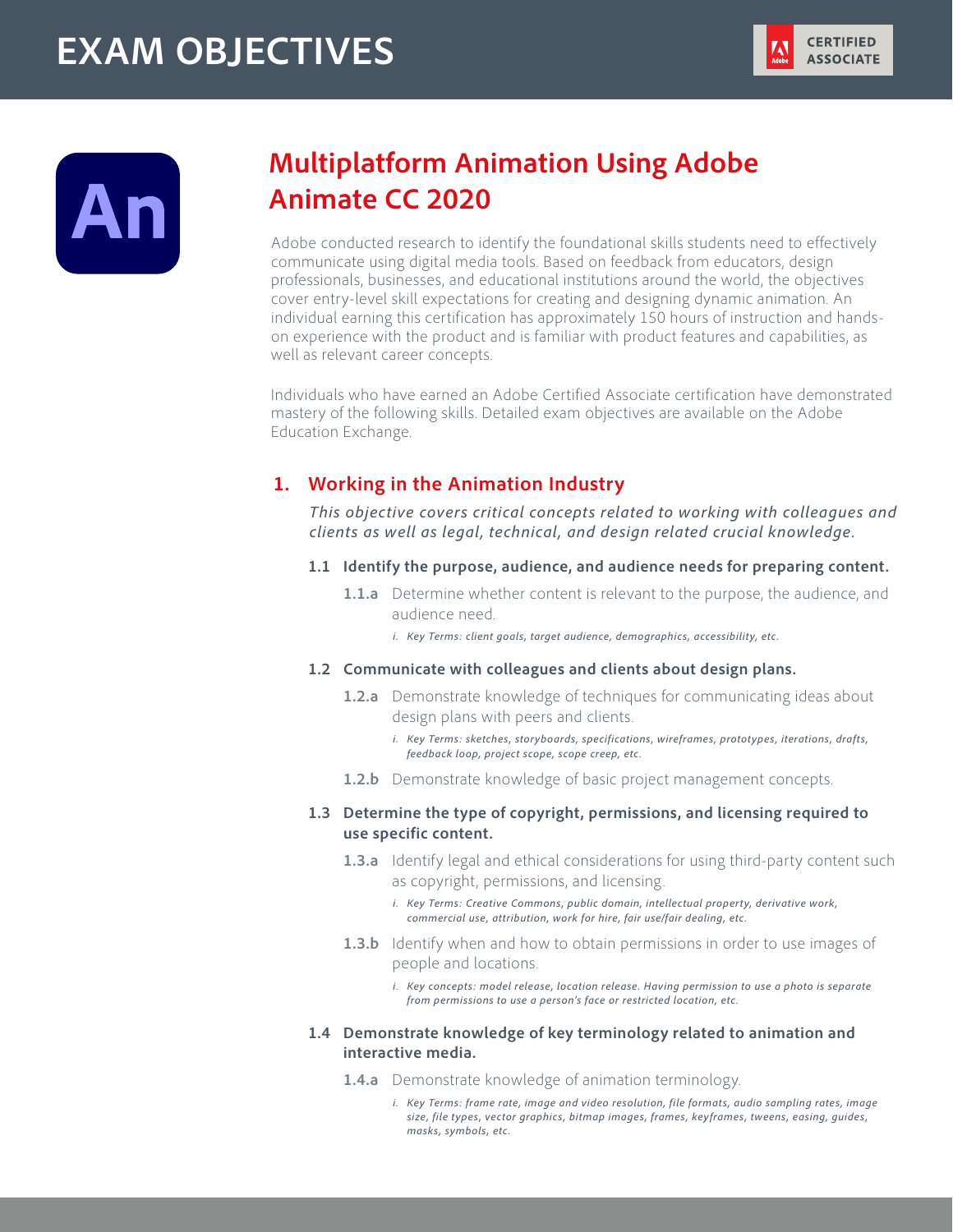- 1.4.b Demonstrate knowledge of interactive media.
	- *i. Key Terms: events, listeners, variables, dynamic text, JavaScript, ActionScript, methods, functions, classes, etc.*
- **1.4.c** Understand and use key terms related to multiplatform animation.
	- *i. Key Terms: Apple iOS, Google Android, Microsoft Windows, Apple macOS, HTML5 Canvas, Adobe AIR, Adobe Flash Player, WebGL, Animated GIF, video, Sprite sheets, etc.*

#### **1.5 Demonstrate knowledge of basic design principles and best practices employed in industry.**

- **1.5.a** Communicate visually using the elements and principles of design and common design techniques.
	- *i. Key Terms: space, line, shape, form, color, texture, emphasis/focal point, unity/harmony, variety, balance, alignment, proximity, repetition, rhythm, scale, movement, negative space, gestalt, contrast, etc.*
- **1.5.b** Identify and use common typographic adjustments to create contrast, hierarchy, and enhanced readability.
	- *i. Key Terms: font, size, style, color, alignment, kerning, tracking and leading, horizontal and vertical scale, line length, etc.*

#### **1.6 Demonstrate knowledge of animation and interactive media principles.**

- **1.6.a** Demonstrate knowledge of common animation principles.
	- *i. Key Terms: 12 basic principles of animation (squash and stretch, anticipation, staging, straight ahead action and pose to pose, follow through and overlapping action, slow in and slow out, arc, secondary action, timing, exaggeration, solid drawing, and timely appeal), etc.*
- **1.6.b** Demonstrate knowledge of interactive media principles.
	- *i. Key Terms: user experience, user interface, user interaction, aesthetics, functionality, hierarchy, consistency, user accessibility, discoverability in UI, etc.*

## **2. Project Setup and Interface**

*This objective covers the interface setup and program settings that assist in an efficient and effective workflow, as well as knowledge about incorporating digital assets for a project.*

#### **2.1 Create a document with the appropriate settings for multimedia projects.**

- **2.1.a** Set appropriate document settings for a new project.
	- *i. Key Concepts: document type, width and height, frame rate, background color, etc.*
- **2.1.b** Create a new document template for specific project needs.
	- *i. Key Concepts: name, description, category, etc.*

#### **2.2 Customize the application workspace and use visual aids for layout.**

- **2.2.a** Identify and manipulate elements of the Animate interface.
	- *i. Key Concepts: menus, Tools, Timeline, Stage, Pasteboard, Properties panel, Library panel, other panels, etc.*
- 2.2.b Organize and customize the workspace.

*i. Key Concepts: Using/switching default workspaces, show, hide, group, and dock panels; use the workspace switcher and the Window menu; customize, save, and reset workspaces; etc.*

- **2.2.c** Configure application preferences.
	- *i. Key Concepts: General, Sync Settngs, Drawing*
- **2.2.d** Navigate a document.
	- *i. Key Concepts: pan, zoom, play, pause, keyboard/mouse shortcuts, spacebar, Rotation tool, Time Scrub tool, etc.*
- **2.2.e** Use timeline tools.
	- *i. Key Concepts: onion skin, loop, labels, frames, markers and marker range, keyframe navigation options, timeline zoom, etc.*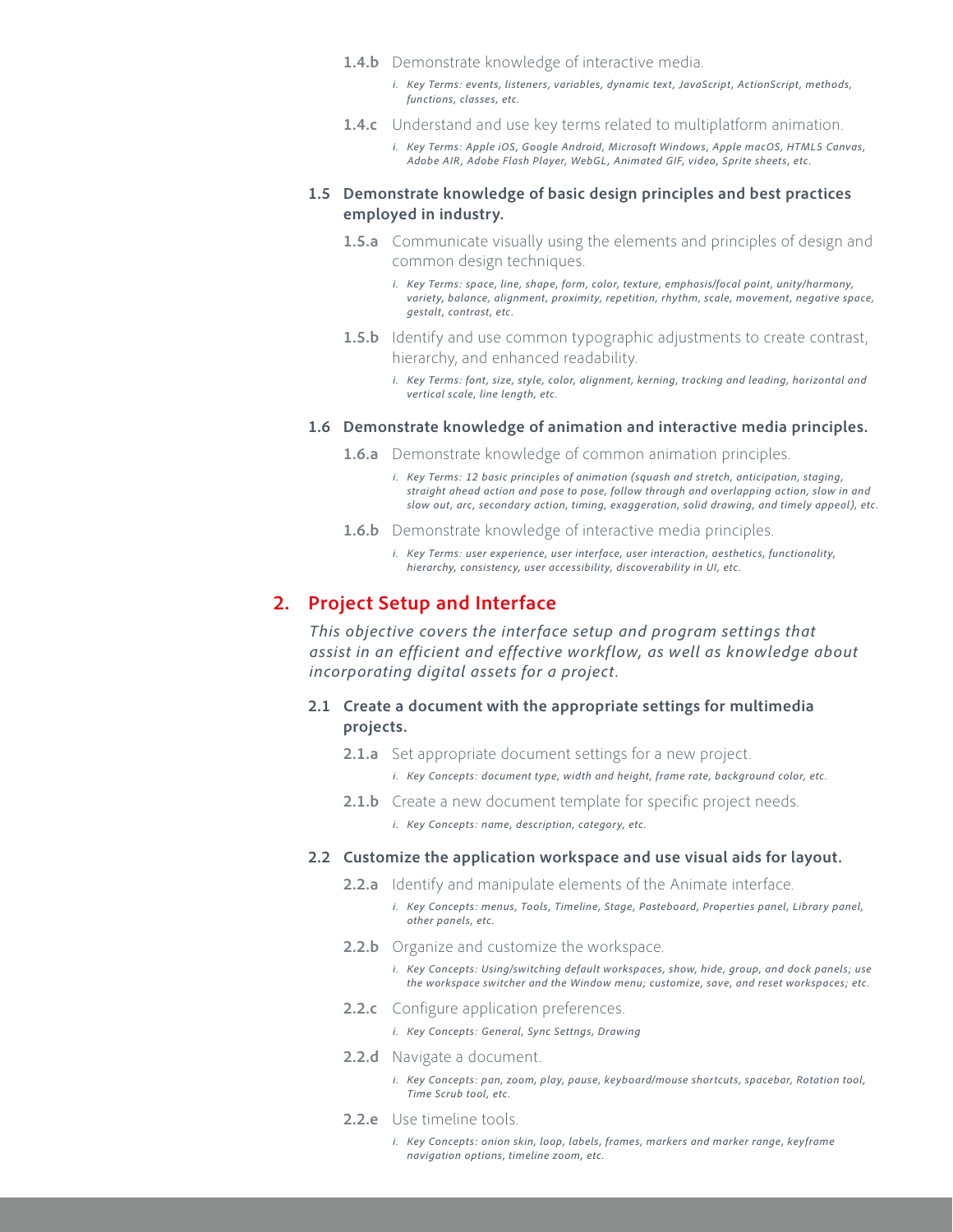- **2.2.f** Use guides and grids.
	- *i. Key Concepts: motion paths, classic motion guides; add, remove, and lock/unlock guides; set color; show and hide guides, grids and rulers; use snap or align options, etc.*

#### **2.3 Import into and manage assets in a project.**

- **2.3.a** Import media from various sources.
	- *i. Key Concepts: importing layers in .psd or .ai files, image files, audio files, video files, CC libraries, importing using menus or drag and drop, etc.*
- **2.3.b** Manage assets in an Animate project.
	- *i. Key Concepts: using the Library panel (rename, delete, move, duplicate, search and preview assets); updating and importing files; selecting unused items; creating new symbols and folders; working with multiple libraries; differentiating between Graphic symbols, Button symbols, and Movie Clip symbols, etc.*
- **2.3.c** Load external media.
	- *i. Key Concepts: XML, JSON, audio, video, images, text*
	- *ii. Writer's note: Keep this at a fundamental level*

## **2.4 Manage colors, swatches, gradients, brushes, filter presets, and motion presets.**

**2.4.a** Set the active fill and stroke color.

*i. Key Concepts: color picker, Color panel, eyedropper, hexadecimal value, alpha, Bitmap fill, etc.*

- **2.4.b** Create and customize a gradient.
	- *i. Key Concepts: Color panel, editing color and transparency stops, radial and linear gradients, Gradient Transform tool, etc.*
- **2.4.c** Create, manage, and edit swatches.
	- *i. Key Concepts: Swatches panel, swatch types (tagged, solid, bitmap, and gradient), color sets, etc.*
- **2.4.d** Create brushes, filter presets, and motion presets.

*i. Key Concepts: brushes (stroke, fill, types, width tool), filters (blur, glow, drop shadow, etc.), and motion presets (save previous motion tween settings as a preset), etc.*

- **2.4.e** Edit brushes, filter presets, and motion presets.
	- *i. Key Concepts: existing and custom brushes and presets*

## **3. Organization of Documents**

*This objective covers document structure such as layers and managing document structure for efficient workflow.*

#### **3.1 Use the Timeline panel to organize content in space and time.**

**3.1.a** Manage layers.

*i. Key Concepts: add, delete, lock/unlock, duplicate, selecting, name/rename layers, toggle visibility, toggle outline mode, layer height, etc.*

- **3.1.b** Manage multiple layers.
	- *i. Key Concepts: creating, naming, deleting, and rearranging layer folders, keeping the Layers panel organized, Advanced Layers Mode, etc.*
- **3.1.c** Recognize the different types of layers in the Layers panel.

*i. Key Concepts: Normal, Mask, Masked, Folder, and Guide*

- **3.1.d** Manage content over time.
	- *i. Key Concerpts: frames, frame span, keyframes*

#### **3.2 Modify layer visibility using transparency and masks.**

- **3.2.a** Adjust a layer's visibility and transparency.
	- *i. Key Concepts: hide/show individual layers or groups and adjust transparency*
- **3.2.b** Create, apply, and manipulate masks.
	- *i. Key Concepts: Mask layer, nesting masked layers, animate mask layer, etc.*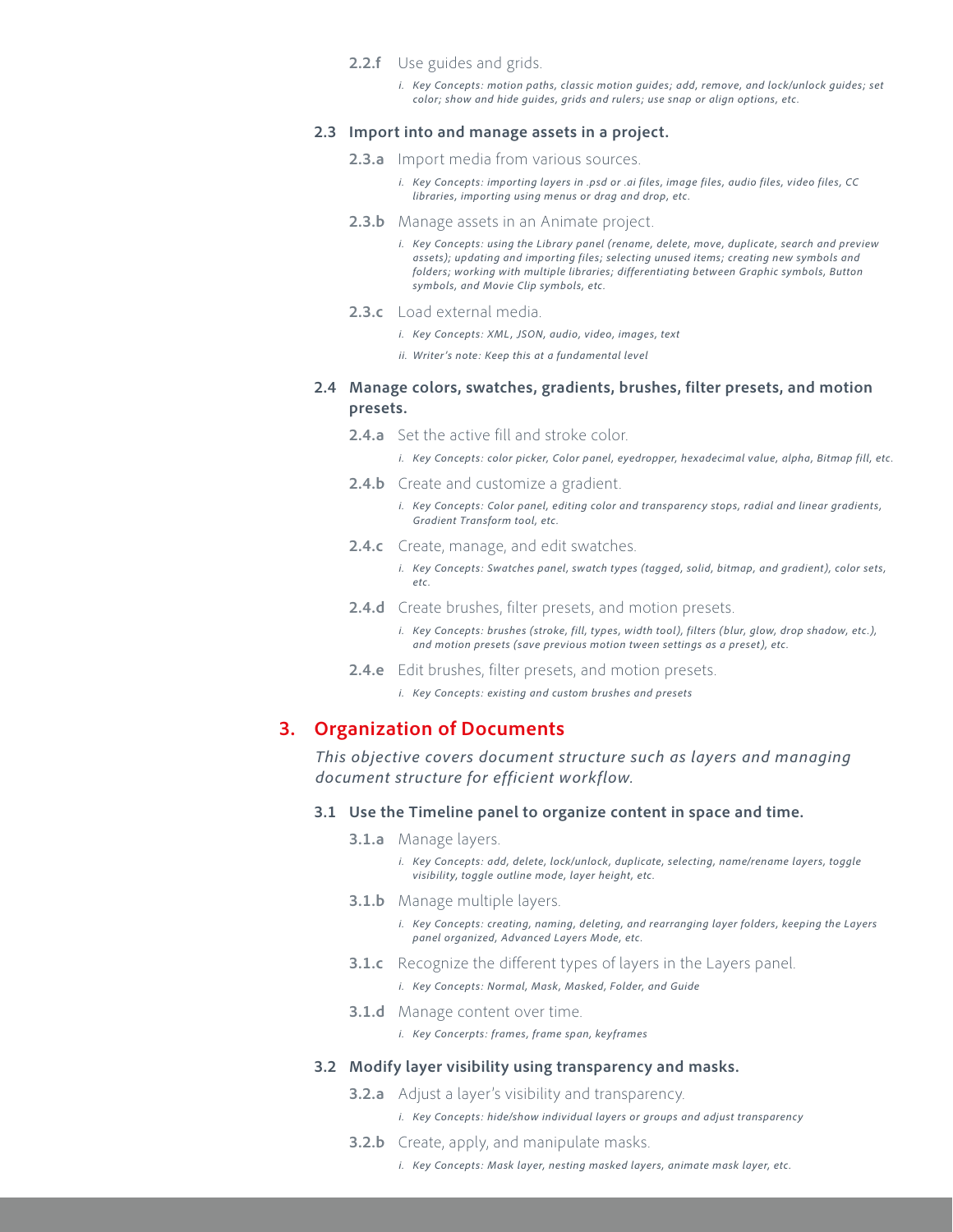## **4. Create and Modify Multimedia Elements**

*This objective covers core tools and functionality of the application, as well as tools that affect the presentation of document elements.*

#### **4.1 Use core tools and features to create and modify visual elements.**

- **4.1.a** Create vector graphics using a variety of tools.
	- *i. Key Tools: Drawing tools: Pen tool, Pencil tool, Paint Brush tool, Brush tool, Paint Bucket tool, primitive tools, shape tools, etc.*
	- *ii. Key Concepts: Fill and stroke, object drawing mode*
	- *iii. Note: Tool help can be found at https://helpx.adobe.com/animate/using/basic-tools.html*
- **4.1.b** Modify and edit vector graphics using a variety of vector tools.
	- *i. Key Tools: Free Transform tool, Gradient Transform tool, Width tool, Add Anchor Point tool, Delete Anchor Point tool, Convert Anchor Point tool, Pen tool, selection tools, etc.*

#### **4.2 Add and manipulate text using appropriate settings.**

- **4.2.a** Use type tools to add typography to a project.
	- *i. Key Tools: Text Tool, point vs. area type, Static Text vs Dynamic Text vs Input Text, etc.*
	- *ii. Key Concepts: Difference between area type, point type, and static vs dynamic text must be understood.*
- **4.2.b** Adjust character settings.
	- *i. Key Settings: font, size, style, alignment, line spacing and indentation, horizontal and vertical type, anti-aliasing settings, etc.*
- **4.2.c** Adjust paragraph settings.
	- *i. Key Settings: Indention, alignment, paragraph spacing, etc.*
- **4.2.d** Convert text to graphics.
	- *i. Key Concept: Convert text to vector using break apart, convert to bitmaps, benefits/ disadvantages, etc.*
- **4.2.e** Configure Dynamic Text and Input Text areas.
	- *i. Key Concepts: instance name, font selection, embedding type characters, etc.*

#### **4.3 Make, manage, and manipulate selections.**

- **4.3.a** Make selections using a variety of tools.
	- *i. i Key Tools: Selection tool, Subselection tool, Lasso tool, Magic Wand tool, Polygon tool, etc.*
- **4.3.b** Modify and refine selections using various methods.
	- *i. Key Concepts: Keyboard modifiers, selecting multiple objects with selection tools or timeline, moving and grouping objects, Regular Selection tool vs Subselection tool, etc.*
- **4.3.c** Group or ungroup selections.
	- *i. Key Concepts: grouping/ungrouping selections, modifying grouped objects, entering a group, etc.*

## **4.4 Use basic techniques to manipulate digital graphics and media within an animation.**

- **4.4.a** Modify the document settings.
	- *i. Key Properties: width and height, units, stage color, frame rate, accessibility (ActionScript 3.0 only), etc.*
	- *ii.* Key Concepts: understanding how frame rate impacts timing and pacing, preparing *documents at the proper size for intended use, etc.*
- **4.4.b** Rotate, flip, and transform objects, selections, groups, symbols, or graphical elements.
	- *i. Key Concepts: transform, align, distribute, and spacing, skew and rotate, 3D Translation and 3D Rotation (ActionScript 3.0 only), etc.*
- **4.4.c** Use the camera to modify the view of the document.
	- *i. Key concepts: add/remove camera, rotate, pan, zoom, tint/color adjustments (ActionScript 3.0 only), etc.*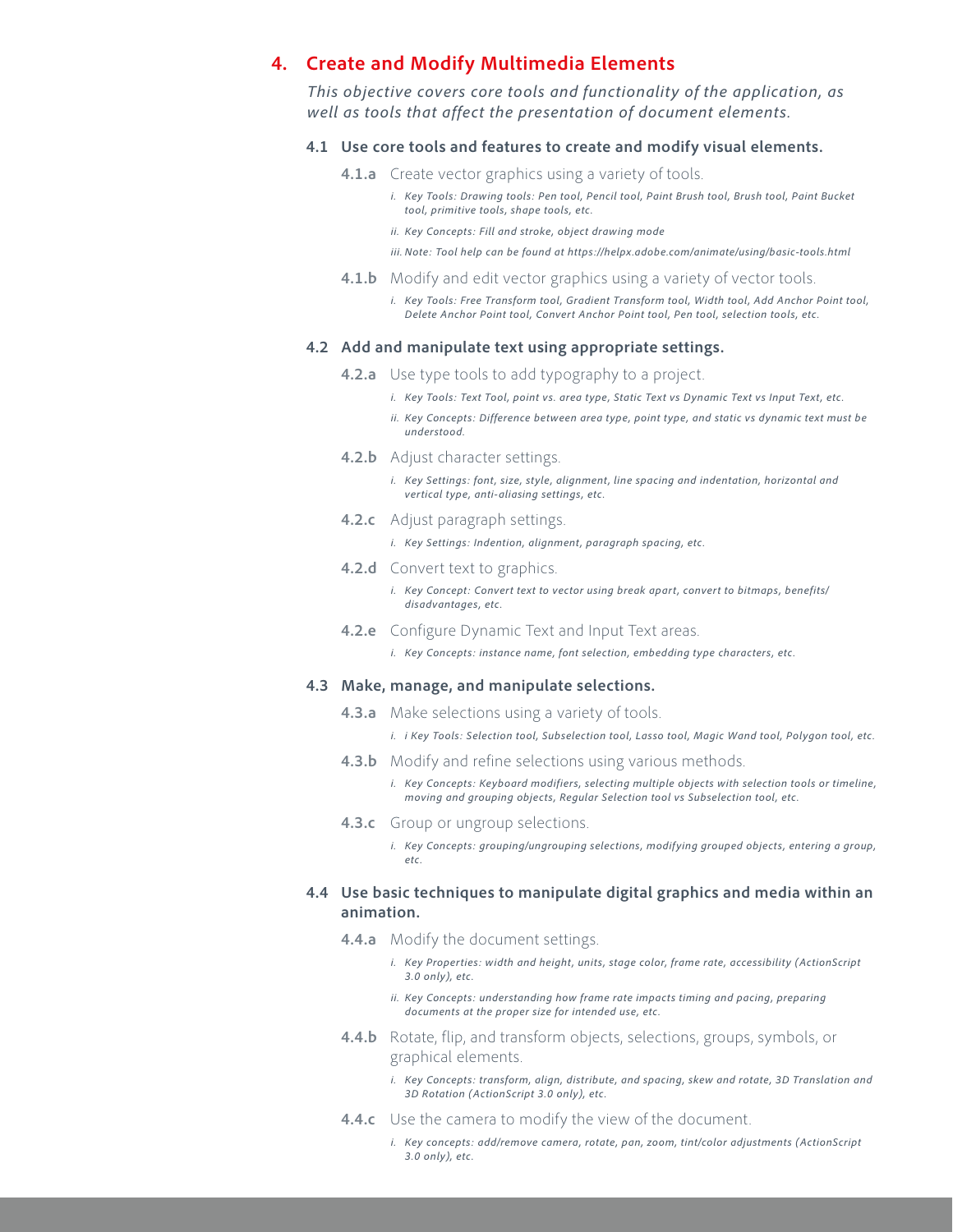- **4.4.d** Apply basic auto-correction methods and tools.
	- *i. Key Tools: optimizing, smoothing, straightening, etc.*
- **4.4.e** Modify and edit vector graphics using a variety of vector tools.
	- *i. Key Tools: Eraser tool, converting lines to fill, expanding fill, combining objects with union, intersect, punch, and crop, etc.*
- **4.4.f** Adjust appearance of objects and selections using various tools.
	- *i. Key Concepts: Fill and Stroke properties, variable width strokes, opacity, Eyedropper tool, vector and pattern brushes, etc.*
- **4.4.g** Convert between bitmaps and vectors.
	- *i. Key Concepts: Tracing bitmaps, converting vectors to bitmaps, setting color threshold, minimum area, corner threshold, curve fit, etc.*

#### **4.5 Modify appearance of design elements using effects and graphic styles.**

- **4.5.a** Use Effects to modify symbols.
	- *i. Key concepts: Apply/remove filters, color effects, blending modes, etc.*
- **4.5.b** Create, edit, and manage filter presets.
	- *i. Key Concepts: Add, remove, create, delete, and edit filter presets, etc.*

#### **4.6 Create and modify animations.**

- **4.6.a** Apply and adjust transformations using keyframes.
	- *i. Key concepts: types of keyframes, adjusting properties using keyframes such as position, scale, rotation, skew, color, filter, etc.*
- **4.6.b** Animate objects using frame-by-frame and tween techniques.
	- *i. Key concepts: keyframes, shape, motion, and classic, inverse kinematic (IK) tweens, onionskinning, morphing, easing, armature, pose, motion editor, motion path, nesting, etc.*
- **4.6.c** Use the proper symbol types for the intended purpose.
	- *i.* Key concepts: movie clips, graphic, understanding when to use different symbol types, looping *options, Frame Picker, etc.*
	- *ii. Must include: understanding that different symbol types have different internal timelines; understanding the relationship between symbol timeline and parent timeline, both dependently and independently*

#### **4.7 Add interactive or dynamic content to a document.**

- **4.7.a** Add and modify interactive elements to your document.
	- *i. Key Concepts: buttons, using movie clips for interactivity, and dynamic text; instance naming rules and conventions, etc.*
- **4.7.b** Manipulate interactive text elements using code.
	- *i. Key Concepts: input text, dynamic text*
- **4.7.c** Add and modify code.
	- *i. Key Concepts: using the Actions panel, using ActionScript or JavaScript depending on document type, button states, Actions Wizard, Code Snippets panel, debugging code, referencing external content*

#### **4.8 Control and configure audio and video in a project.**

- **4.8.a** Incorporate audio into a project.
	- *i. Key concepts: Audio Sync Options (Start, Event, Stream), mono, stereo, Left/Right Channel, Fade In/Out, Fade Left to Right/Right to Left, Compression, MP3, Speech, ADPCM, RAW*
- **4.8.b** Incorporatate video into a project.
	- *i. Key concepts: FLV, F4V, MPEG-4, Adobe Media Encoder, encoding video, bitrate, Sorenson Spark, On2 VP6, FLVPlayback component (ActionScript 3.0), Video component (HTML 5), Video Import wizard*